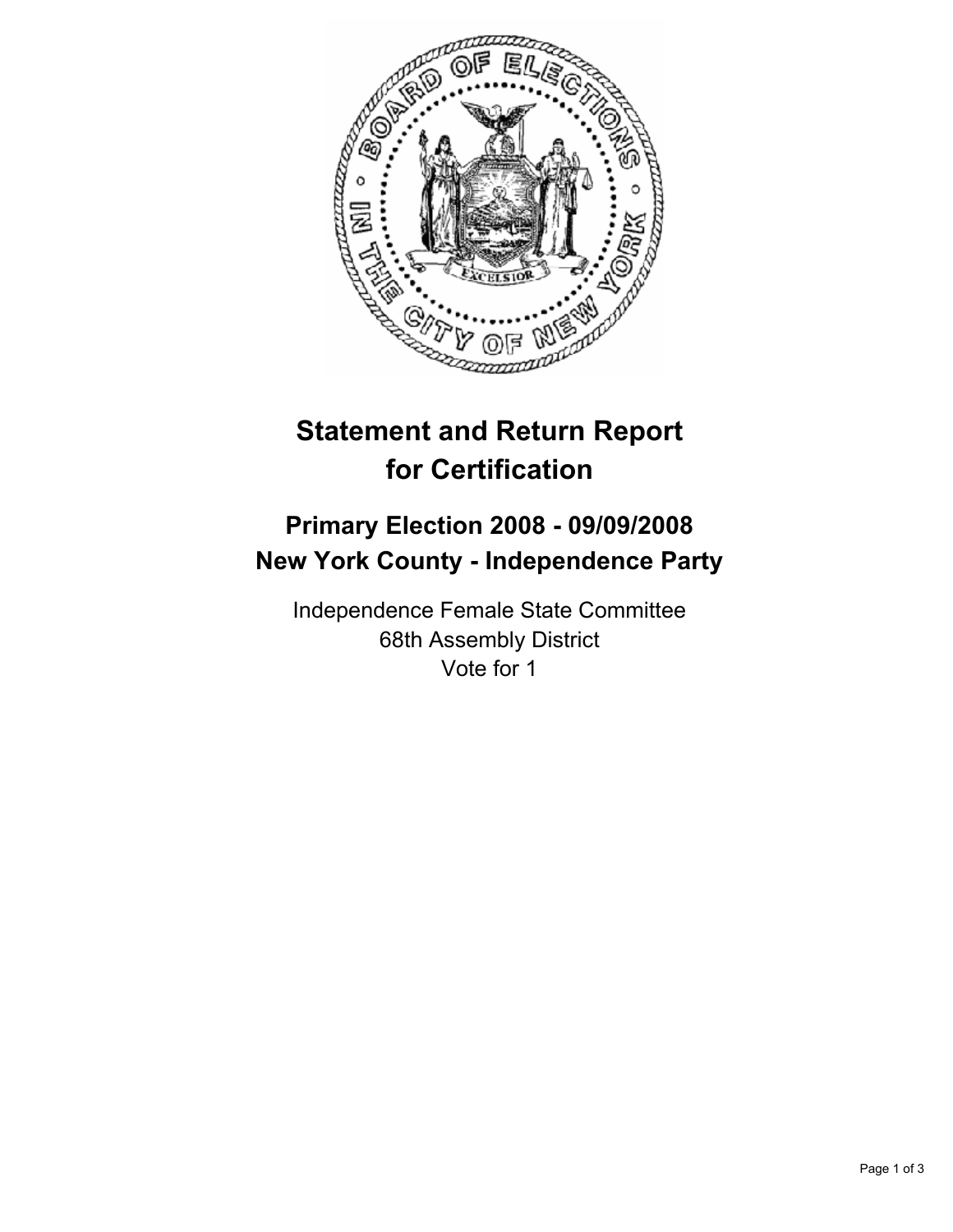

## **Assembly District 68**

| <b>EMERGENCY</b>   | c  |
|--------------------|----|
| ABSENTEE/MILITARY  |    |
| AFFIDAVIT          | 11 |
| <b>MARIAN RICH</b> | 39 |
| NEOMI VAZQUEZ      | 10 |
| <b>Total Votes</b> | 49 |